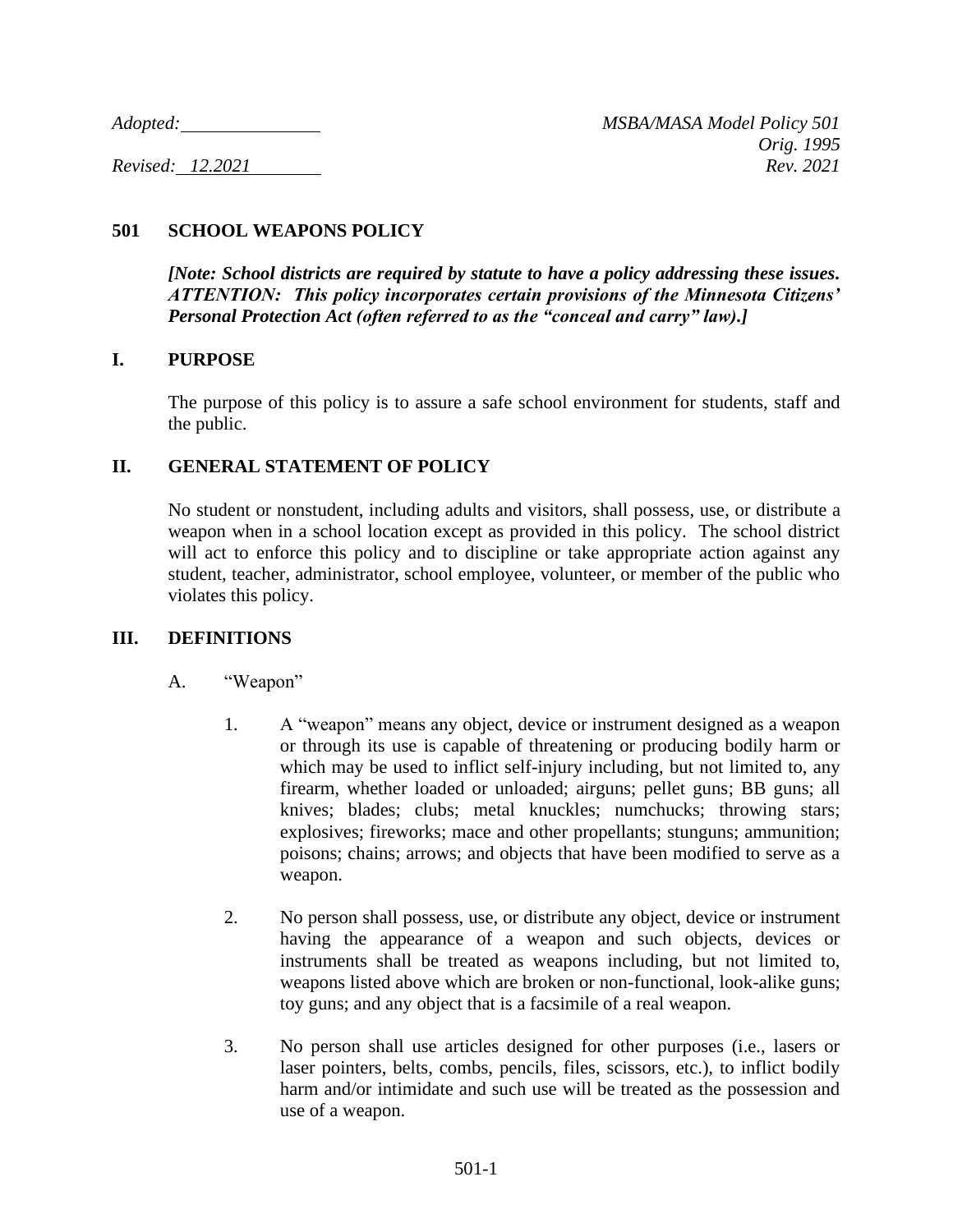- B. "School Location" includes any school building or grounds, whether leased, rented, owned or controlled by the school, locations of school activities or trips, bus stops, school buses or school vehicles, school-contracted vehicles, the area of entrance or departure from school premises or events, all locations where schoolrelated functions are conducted, and anywhere students are under the jurisdiction of the school district.
- C. "Possession" means having a weapon on one's person or in an area subject to one's control in a school location.
- D. "Dangerous Weapon" means any firearm, whether loaded or unloaded, or any device designed as a weapon and capable of producing death or great bodily harm, any combustible or flammable liquid or other device or instrumentality that, in the manner it is used or intended to be used, is calculated or likely to produce death or great bodily harm, or any fire that is used to produce death or great bodily harm. As used in this definition, "flammable liquid" means any liquid having a flash point below 100 degrees Fahrenheit and having a vapor pressure not exceeding 40 pounds per square inch (absolute) at 100 degrees Fahrenheit but does not include intoxicating liquor. As used in this subdivision, "combustible liquid" is a liquid having a flash point at or above 100 degrees Fahrenheit.

# **IV. EXCEPTIONS**

- A. A student who finds a weapon on the way to school or in a school location, or a student who discovers that he or she accidentally has a weapon in his or her possession, and takes the weapon immediately to the principal's office shall not be considered to possess a weapon. If it would be impractical or dangerous to take the weapon to the principal's office, a student shall not be considered to possess a weapon if he or she immediately turns the weapon over to an administrator, teacher or head coach or immediately notifies an administrator, teacher or head coach of the weapon's location.
- B. It shall not be a violation of this policy if a nonstudent (or student where specified) falls within one of the following categories:
	- 1. active licensed peace officers;
	- 2. military personnel, or students or nonstudents participating in military training, who are on duty performing official duties;
	- 3. persons authorized to carry a pistol under Minnesota Statutes, section 624.714 while in a motor vehicle or outside of a motor vehicle for the purpose of directly placing a firearm in, or retrieving it from, the trunk or rear area of the vehicle;
	- 4. persons who keep or store in a motor vehicle pistols in accordance with Minnesota Statutes sections 624.714 or 624.715 or other firearms in accordance with Minnesota Statutes, section 97B.045;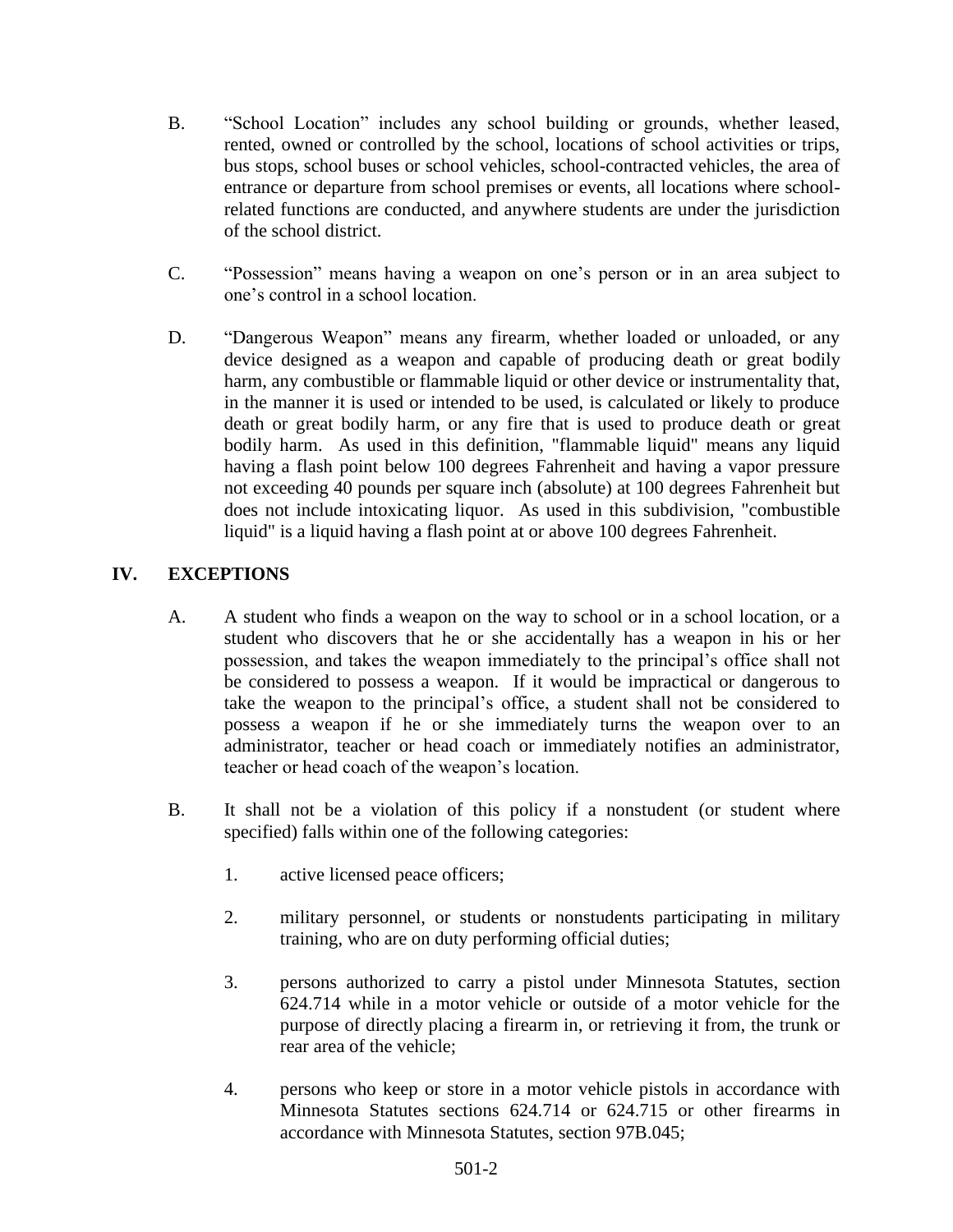- a. Section 624.714 specifies procedures and standards for obtaining pistol permits and penalties for the failure to do so. Section 624.715 defines an exception to the pistol permit requirements for "antique firearms which are carried or possessed as curiosities or for their historical significance or value."
- b. Section 97B.045 generally provides that a firearm may not be transported in a motor vehicle unless it is (1) unloaded and in a gun case without any portion of the firearm exposed; (2) unloaded and in the closed trunk; or (3) a handgun carried in compliance with Sections 624.714 and 624.715.
- 5. firearm safety or marksmanship courses or activities for students or nonstudents conducted on school property;
- 6. possession of dangerous weapons, BB guns, or replica firearms by a ceremonial color guard;
- 7. a gun or knife show held on school property;
- 8. possession of dangerous weapons, BB guns, or replica firearms with written permission of the principal or other person having general control and supervision of the school or the director of a child care center; or
- 9. persons who are on unimproved property owned or leased by a child care center, school or school district unless the person knows that a student is currently present on the land for a school-related activity.

*[Note: Nothing prevents a school district from being more stringent in its weapons policy with respect to students and school district employees than the criminal law, except that the school district may not prohibit the lawful carry or possession of firearms in a parking facility or parking area. Although some school districts may choose to incorporate all of the exceptions to the criminal law, other school districts may choose either not to incorporate some or all of the exceptions or to further limit them. For example, a school district may choose to require written permission from the superintendent, not just a principal, for someone to possess a dangerous weapon in a school location. This would impose a more stringent requirement than the exceptions to the general prohibition of having a weapon on school grounds set forth in ) Minnesota Statutes, section 609.66, Subdivision 1d (f) listed in Section IV.B. above.. However, a school district may not regulate firearms, ammunition, or their respective components, when possessed or carried by nonstudents or nonemployees, in a manner that is inconsistent with Minnesota Statutes, section 609.66, Subdivision 1d.]*

C. Policy Application to Instructional Equipment/Tools

While the school district does not allow the possession, use, or distribution of weapons by students or nonstudents, such a position is not meant to interfere with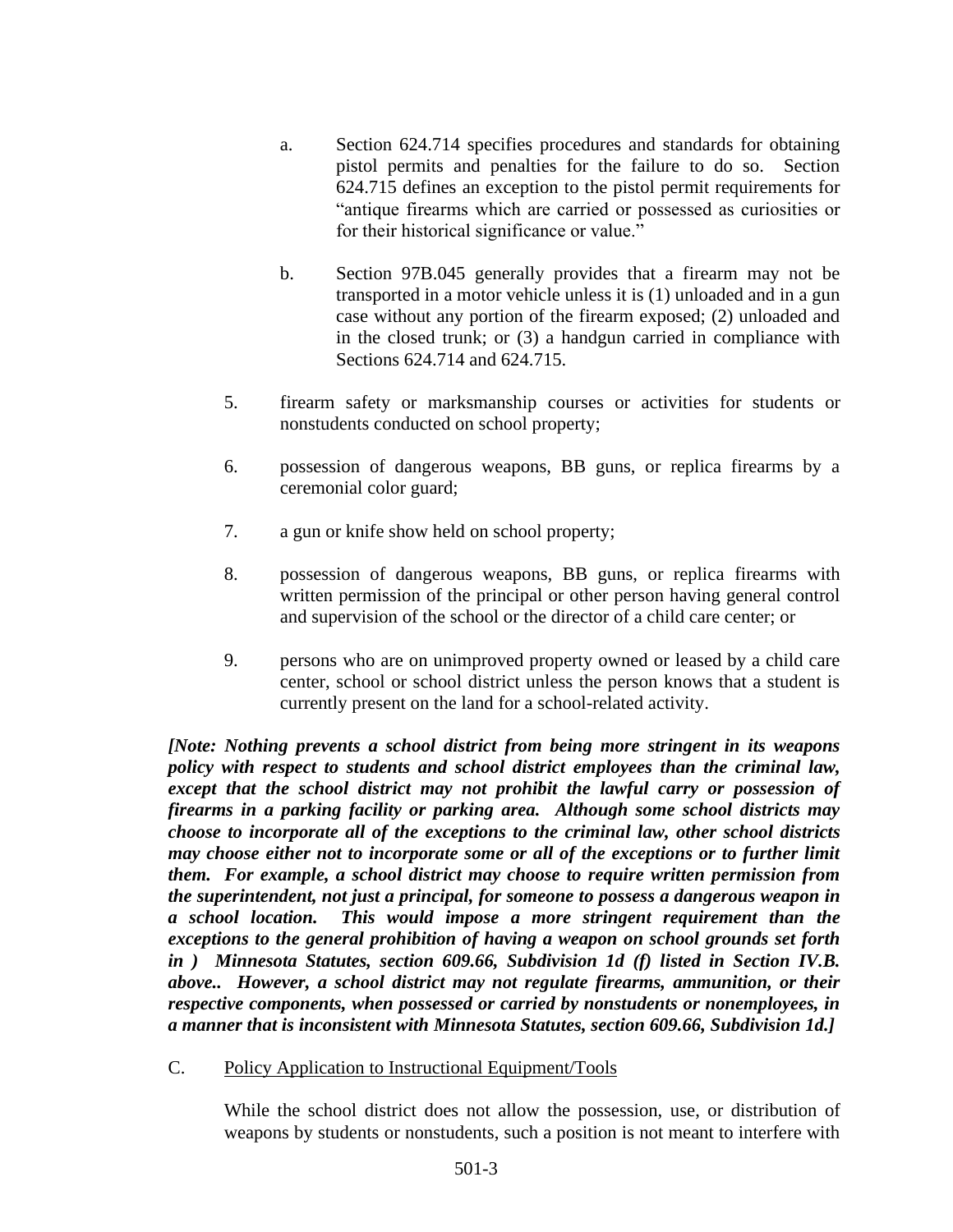instruction or the use of appropriate equipment and tools by students or nonstudents. Such equipment and tools, when properly possessed, used, and stored, shall not be considered in violation of the rule against the possession, use, or distribution of weapons. However, when authorized instructional and work equipment and tools are used in a potentially dangerous or threatening manner, such possession and use will be treated as the possession and use of a weapon.

#### D. Firearms in School Parking Lots and Parking Facilities

A school district may not prohibit the lawful carry or possession of firearms in a school parking lot or parking facility. For purposes of this policy, the "lawful" carry or possession of a firearm in a school parking lot or parking facility is specifically limited to nonstudent permit-holders authorized under Minnesota Statutes, section 624.714 to carry a pistol in the interior of a vehicle or outside the motor vehicle for the purpose of directly placing a firearm in, or retrieving it from, the trunk or rear area of the vehicle. Any possession or carry of a firearm beyond the immediate vicinity of a permit-holder's vehicle shall constitute a violation of this policy.

### **V. CONSEQUENCES FOR STUDENT WEAPON POSSESSION/USE/ DISTRIBUTION**

- A. The school district does not allow the possession, use, or distribution of weapons by students. Consequently, the minimum consequence for students willfully possessing, using, or distributing weapons shall include:
	- 1. immediate out-of-school suspension;
	- 2. confiscation of the weapon;
	- 3. immediate notification of police;
	- 4. parent or guardian notification; and
	- 5. recommendation to the superintendent of dismissal for a period of time not to exceed one year.
- B. Pursuant to Minnesota law, a student who brings a firearm, as defined by federal law, to school will be expelled for at least one year. The school board may modify this requirement on a case-by-case basis.
- C. The building principal shall, as soon as practicable, refer to the criminal justice or juvenile delinquency system, as appropriate, a student who brings a firearm to school unlawfully.
- D. Administrative Discretion

While the school district does not allow the possession, use, or distribution of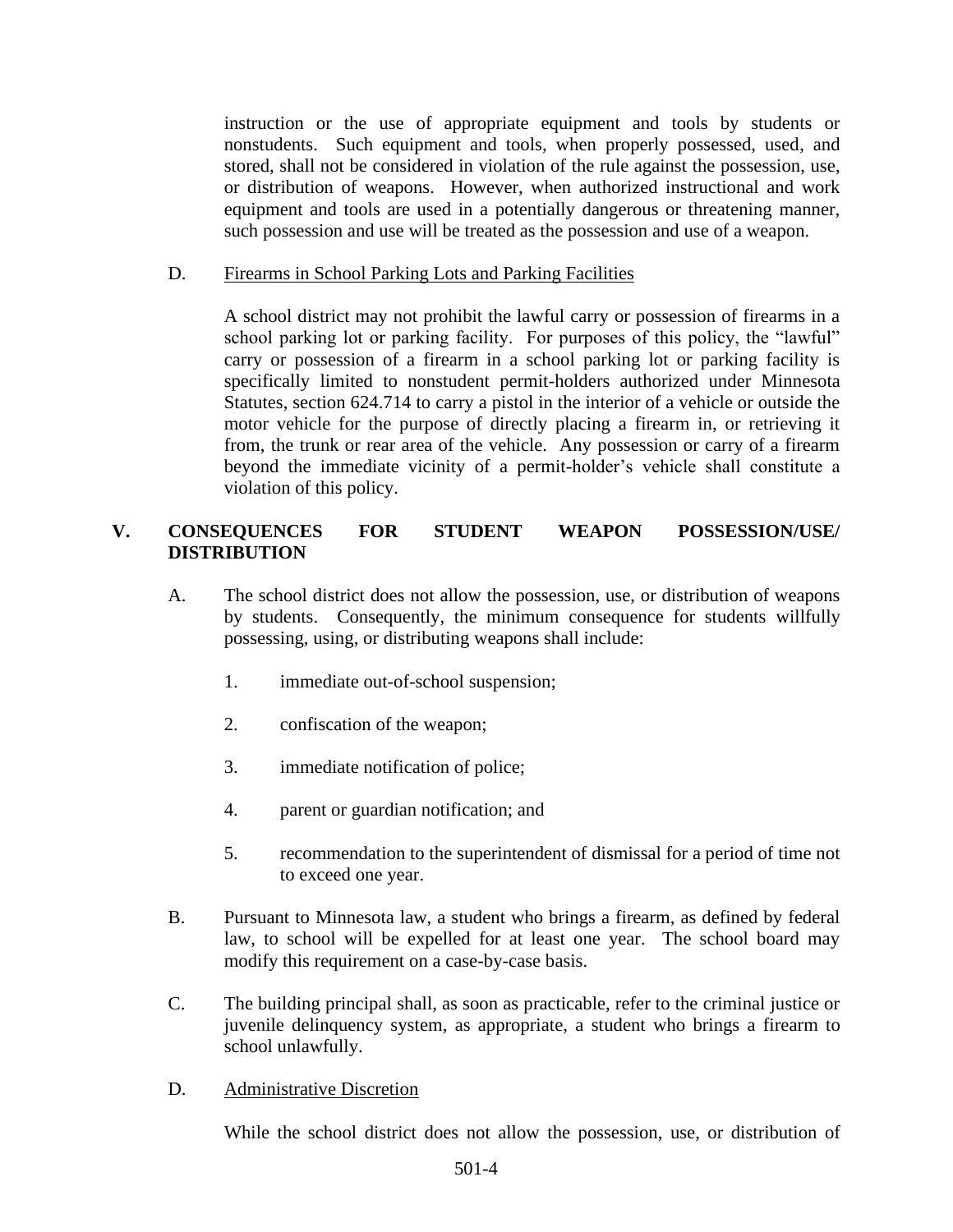weapons by students, the superintendent may use discretion in determining whether, under the circumstances, a course of action other than the minimum consequences specified above is warranted. If so, other appropriate action may be taken, including consideration of a recommendation for lesser discipline.

# **VI. CONSEQUENCES FOR WEAPON POSSESSION/USE/DISTRIBUTION BY NONSTUDENTS**

### A. Employees

- 1. An employee who violates the terms of this policy is subject to disciplinary action, including nonrenewal, suspension, or discharge as deemed appropriate by the school board.
- 2. Sanctions against employees, including nonrenewal, suspension, or discharge shall be pursuant to and in accordance with applicable statutory authority, collective bargaining agreements, and school district policies.
- 3. When an employee violates the weapons policy, law enforcement may be notified, as appropriate.

*[Note: An employer may establish policies that restrict the carry or possession of firearms by its employees while acting in the course and scope of employment. Employment-related sanctions may be invoked for a violation. Thus, for example, reasonable limitations may be imposed on the method of storing firearms by permitholding employees while at work or performing employment-related duties. Reasonable limitations may include requiring firearms to have trigger locks and to be stored in a locked container or locked compartment of the vehicle.]*

#### B. Other Nonstudents

- 1. Any member of the public who violates this policy shall be informed of the policy and asked to leave the school location. Depending on the circumstances, the person may be barred from future entry to school locations. In addition, if the person is a student in another school district, that school district may be contacted concerning the policy violation.
- 2. If appropriate, law enforcement will be notified of the policy violation by the member of the public and may be asked to provide an escort to remove the member of the public from the school location.

#### **VII. REPORTS OF DANGEROUS WEAPON INCIDENTS IN SCHOOL ZONES**

A. The school district must electronically report to the Commissioner of Education incidents involving the use or possession of a dangerous weapon in school zones, as required under Minnesota Statutes, section 121A.06.